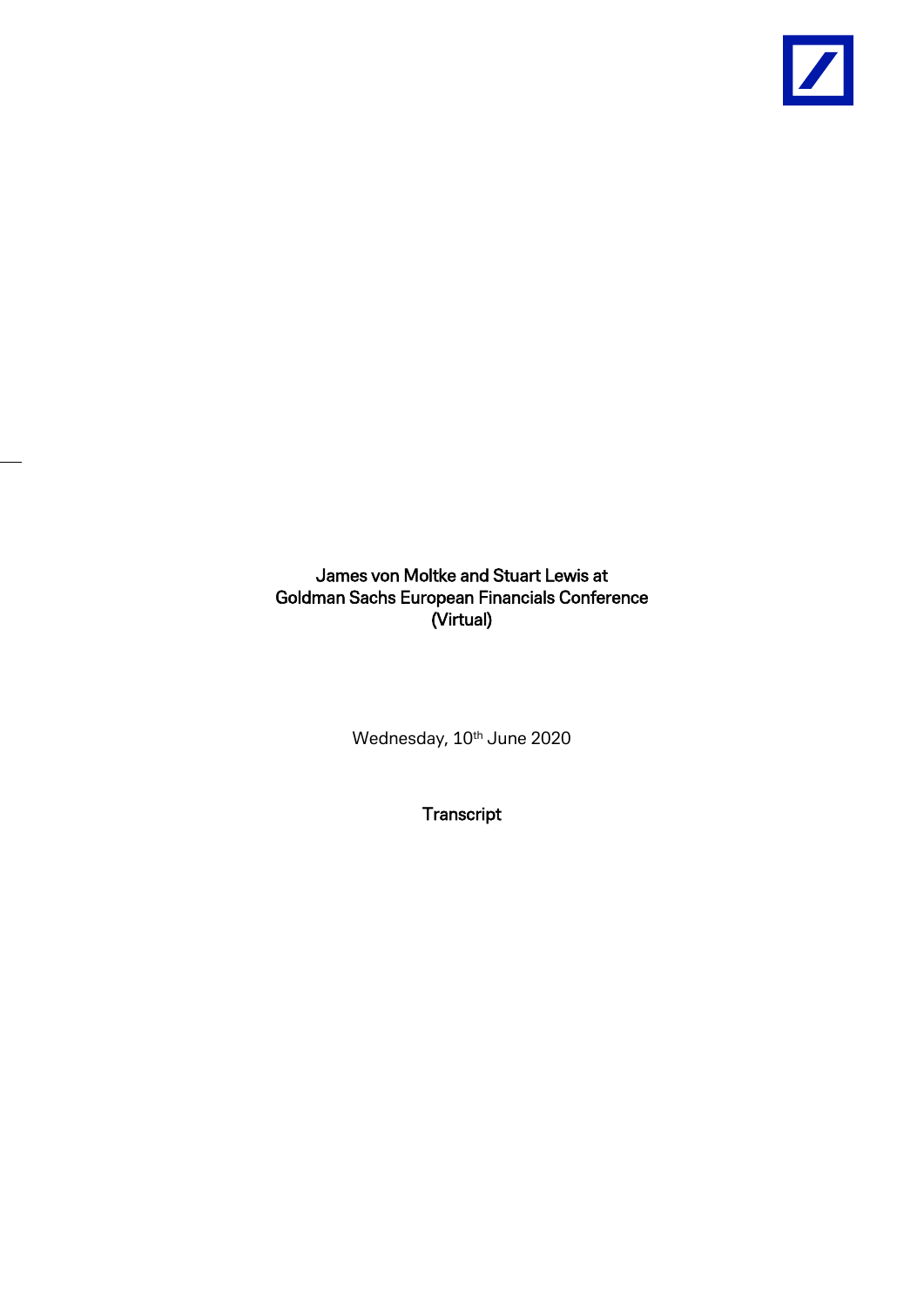

Jernej Omahen Okay, so first of all, good morning from my side and welcome back to (Goldman Sachs): our European financials conference. But obviously, most importantly, welcome to our next session, which is a session on Deutsche Bank. We are delighted to be joined by both James von Moltke, who is the Chief Financial Officer of the Group, and Stuart Lewis, who is the Chief Risk Officer of the Group.

> As you can imagine, the composition of this panel suggests that we are going to focus on the issue which is front and center of investors' minds, not just for Deutsche Bank, but for European banks in general and I think global banks as well. And that is the issue of the extent, the scope, the magnitude of credit quality deterioration as a result of the operating environment that we are currently facing. We are obviously going to cover a much broader array of issues, but that will be the center of this discussion.

> Before I go into Q&A, let me pause here and let me first thank both James and Stuart for taking the time to join us here today. We certainly appreciate it. I think this is going to be a very interesting session. And I personally certainly hope that we make you feel welcome. So welcome, both.

- James von Moltke: Thank you, Jernej. Thank you for the opportunity.
- Jernej Omahen: Thanks very much. And so let's kick it off. An awkward thing happened in the first-quarter results of European banks. So we had a loan loss provisioning range which went from 9 basis points at one end of the extreme to 269 basis points at the other. Deutsche Bank with around 40 bps was towards the lower end of this range; broadly half of that of BNP, which we would consider to be a close peer of Deutsche Bank.

So I wanted to kick it off by asking what are the top-down macro assumptions that underpin your loan loss provisioning, what type of recovery you are assuming. What happens if that recovery doesn't materialize?

Stuart Lewis: Jernej, let me take that, and thank you again for the invite. I don't think our model is any different from many of our peers. We tend to look at a variety of inputs into that model, which center around GDP expectations, both on a global level and on a national level, and particularly where we have large loan assets in countries that have large loan assets.

> And then we also look at unemployment data as well. And that is particularly, driven by our large retail presence in Germany. So German unemployment has had quite a big predominant impact on our macro forecasting.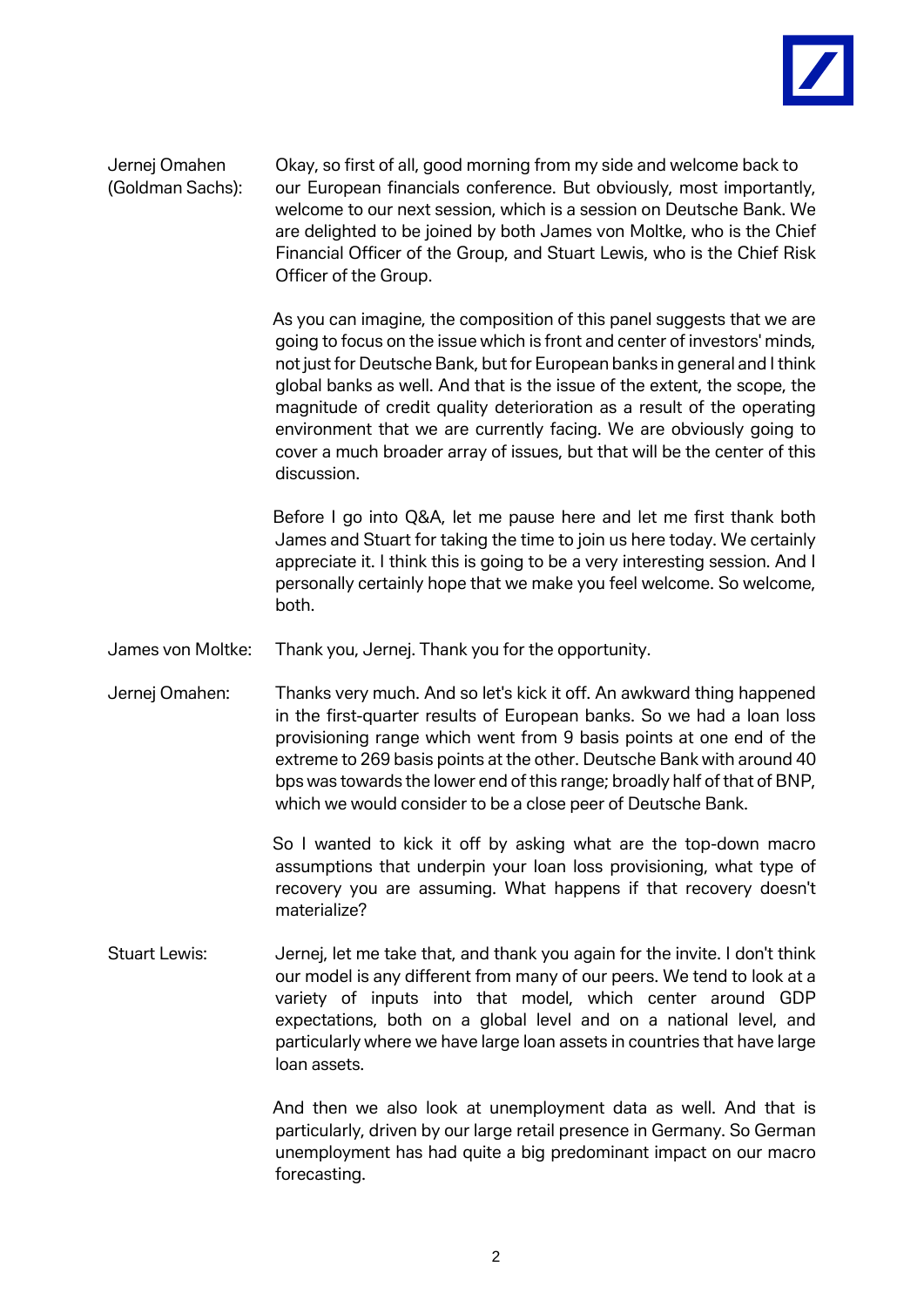

And in terms of what we have done to date on trying to figure out what the impact on loan losses might be across that portfolio, we have run three distinct scenarios and try to therefore ascertain what the impact would be on Core Tier 1 capital and also what the impact would be on credit loss provisions.

Scenario one was run quite early on in this whole crisis with an expectation that there would be maybe not so deep a V-shape and a quicker recovery. I think we can all assume that that no longer holds true. Scenario two, which is a central assumption, is one where we would see the peak of the pandemic in Q2 and with some economic recovery starting to be visible at the end of Q2. That recovery would continue to improve through Q3 and into Q4. And then there is clear downside scenario that we had run where we would see a far more gradual recovery, really taking us to the end of 2021.

Your observation on some of our European competitors being higher provisioned in Q1, we tend not to think so much about the level of our quarterly CLP. We tend to look at the total reserves, so the total loan allowances that we have as a bank across our organization. And we are about 95 basis points of total loan loss allowances as a percentage of our portfolio.

We have, compared to most of our European peers and certainly our US competitors, a far lower percentage of our loan book in consumerrelated financing, whether that's consumer finance or credit cards. BNP have probably about 11% or 12% of their loan book in consumer-type exposure. We have around 5%.

And actually, we have done some comparative analysis where if you out strip out the consumer loans and credit card lending and then look at what I've described more as wholesale provisioning, then I don't think that we are too much off market compared to many of our peers. And that is before you start to then think about the nature of our loan book and the underlying quality of our loan book.

- Jernej Omahen: Stuart, just staying on the topic of the composition of the book and the risk propensity within that book, so you have already highlighted that you think unsecured consumer is obviously an area of exposure where you expect disproportionate losses. So within the context of Deutsche, what are the portions of the loan book or the credit portfolio, rather, that you are watching most closely? And what is the scope of those exposures?
- Stuart Lewis: On the retail side, consumer finance and Italy are the areas that we are looking at that closely. As you know, we have got a fairly large presence in Italy, both in the mortgage book and the consumer finance books.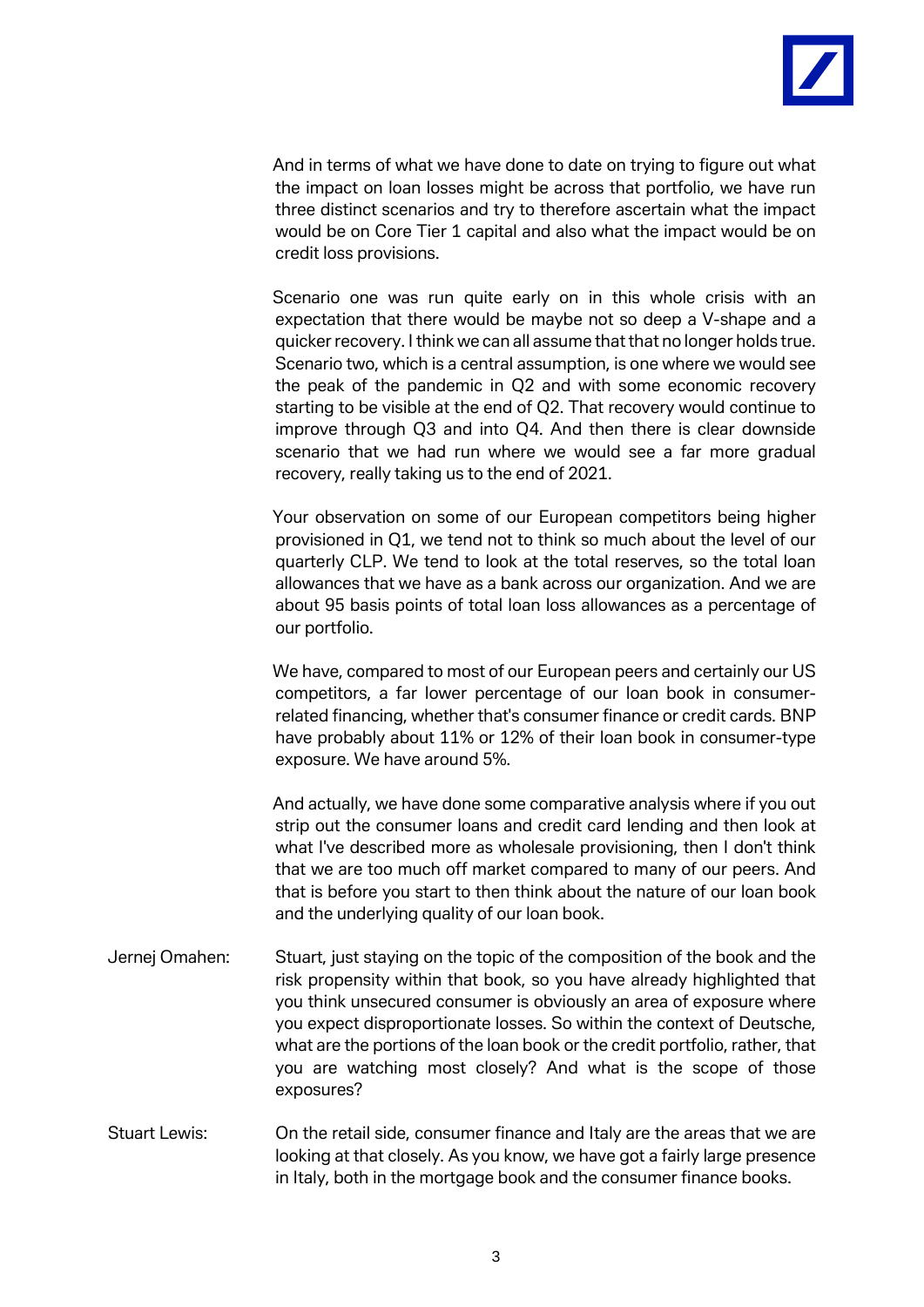

On the wholesale side, within the investment bank and the corporate bank, there are a variety of sectors, which I think, wouldn't surprise you that we are watching pretty closely. We have a large Commercial Real Estate (CRE) portfolio. It is well diversified. The exposures are generally in what we describe as gateway cities. The average loan to value in that portfolio is about 60%. And first lien is at 60%. So generally, I think that's pretty robust. The average size of the whole portfolio is around EUR50 million per asset. So it is a pretty well-diversified book across the US and across Europe.

Other areas of the loan book that we focus on. We have exposure to the oil and gas sector. Our oil and gas exposure tends to be to the major oil international companies, MNC companies, and also the national oil companies as well as some of the emerging market large oil companies. We have very limited exposure in the noninvestment-grade structured lending portfolios, so the weaker kind of oil and gas shale purchasers or other offshore developers.

We also have exposure to the aviation sector with about EUR4 billion of aircraft financing. That financing tends to all be to modern fleets. And again, we think that having stress test the underlying residual values versus the loans and the loan to value of the loans that our portfolio feels reasonably resilient to downside.

Another area of exposure that we are focused on is the retail sector. On the retail sector, we have got about EUR5 billion of exposure. Very little of that is to the consumer goods sector. Most of the exposure tends to be into the grocery and perishable goods sectors. So that is the kind of areas that we are focused on.

We have done a bottom-up look across all those high and medium risk sectors. We have identified the single assets that need more attention; clearly some have moved to work out helping our clients as well as we can through their cash flow difficulties.

Jernej Omahen: Okay. So if we go back to a question that I think we discussed already at the time of your last quarterly report, James. So when somebody looks at the loan loss provisioning guidance and the peak of around 45 basis points and then tries to compare that with what the European bank authority thought was going to be the provisioning peak for European banks. For Deutsche Bank, they calculated around 82 basis points and the economic scenario underlying that calculation from where we stand today seems to be substantially more benign.

> So in your mind, when you look at that figure, 82-basis-point EBA peak versus 45 basis points, your estimate of how severe this will get, what is the key difference between the two?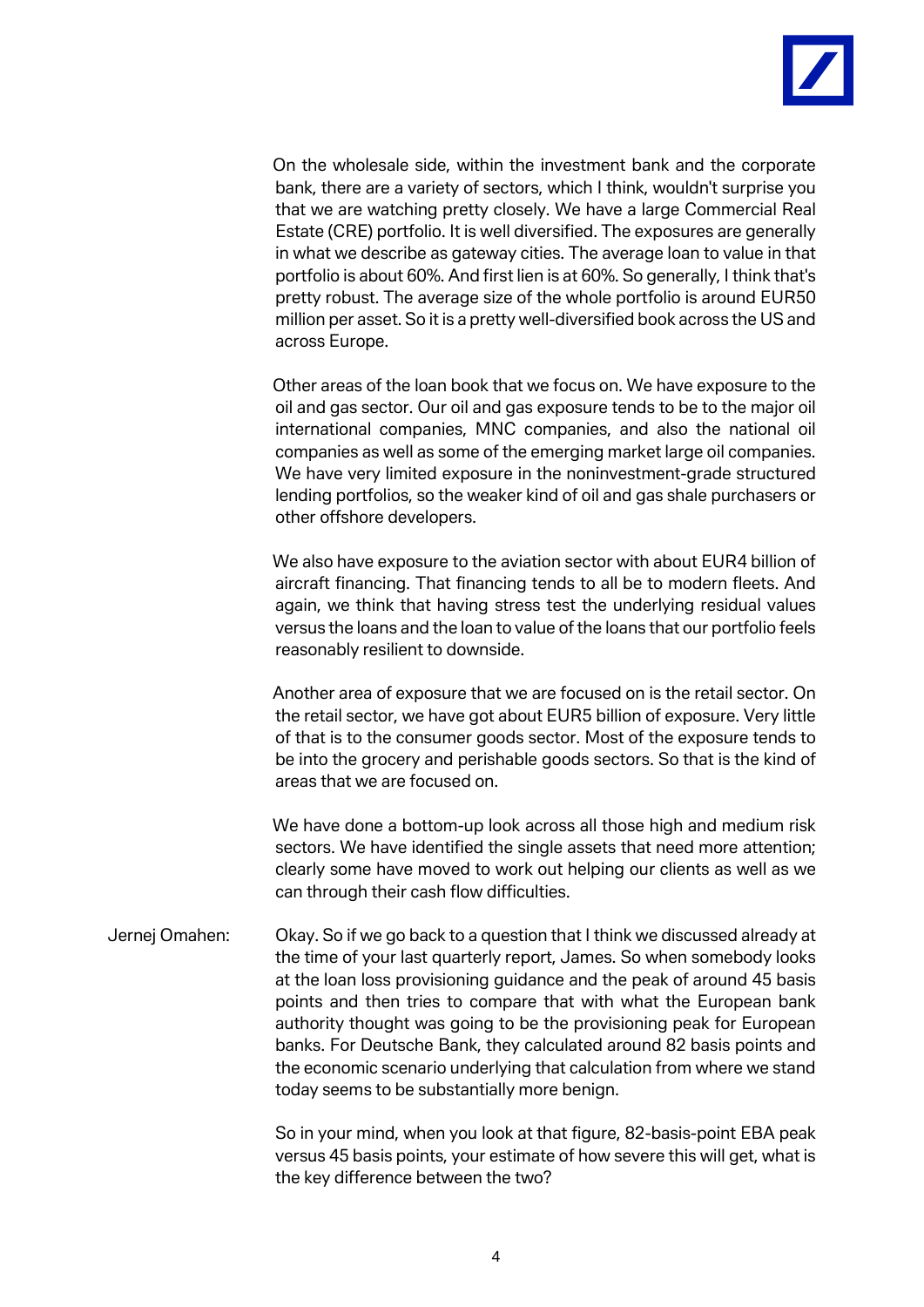

James von Moltke: So I will let Stuart speak to the comparison with the EBA stress test, but just one thing to correct what you said. We said the range that we provided in terms of guidance was for the full-year 2020 of 35 basis points to 45 basis points rather than that 45 basis points would be the peak.

> We would expect that this quarter, the second quarter, will be the peak of the loan loss provisioning for this year. We think it would be higher than the average for the year. Our expectation, broadly speaking, would be that credit loss provisions be in a range around EUR800 million for this quarter, barring any sort of unforeseen sort of circumstances.

And then that it would normalize in the second half of this year, again reflecting the central case that Stuart described earlier.

So that where we are coming out and, if you like, affirming our view a little over a month ago when we reported on Q1. There is nothing that we have seen since that time that would change our outlook for the full year.

With that, I will hand it over to Stuart to talk about EBA.

Stuart Lewis: The EBA stress test had a different profile from what we are currently seeing. So it was over a three-year period of really continuous deteriorating growth. And I don't think necessarily that we are going to see that.

> I would also indicate that the EBA by its nature also tends to throw in some additional add-ons and implement some floors, which actually can exacerbate the downside scenario. They also don't consider if there is any proactive portfolio management or consider roll-offs. It is also a very static look at the balance sheet and it takes a 2018 balance sheet and assumes it is going to be that profile for the next three years. There is a variety then of mechanisms the ECB use, which I think exacerbates the outcome of their analysis.

Jernej Omahen: So in your view, the EBA analysis and the results we have for the sector overall, not necessarily for your institution, hold very little information value when we try and make conclusions about the current situation?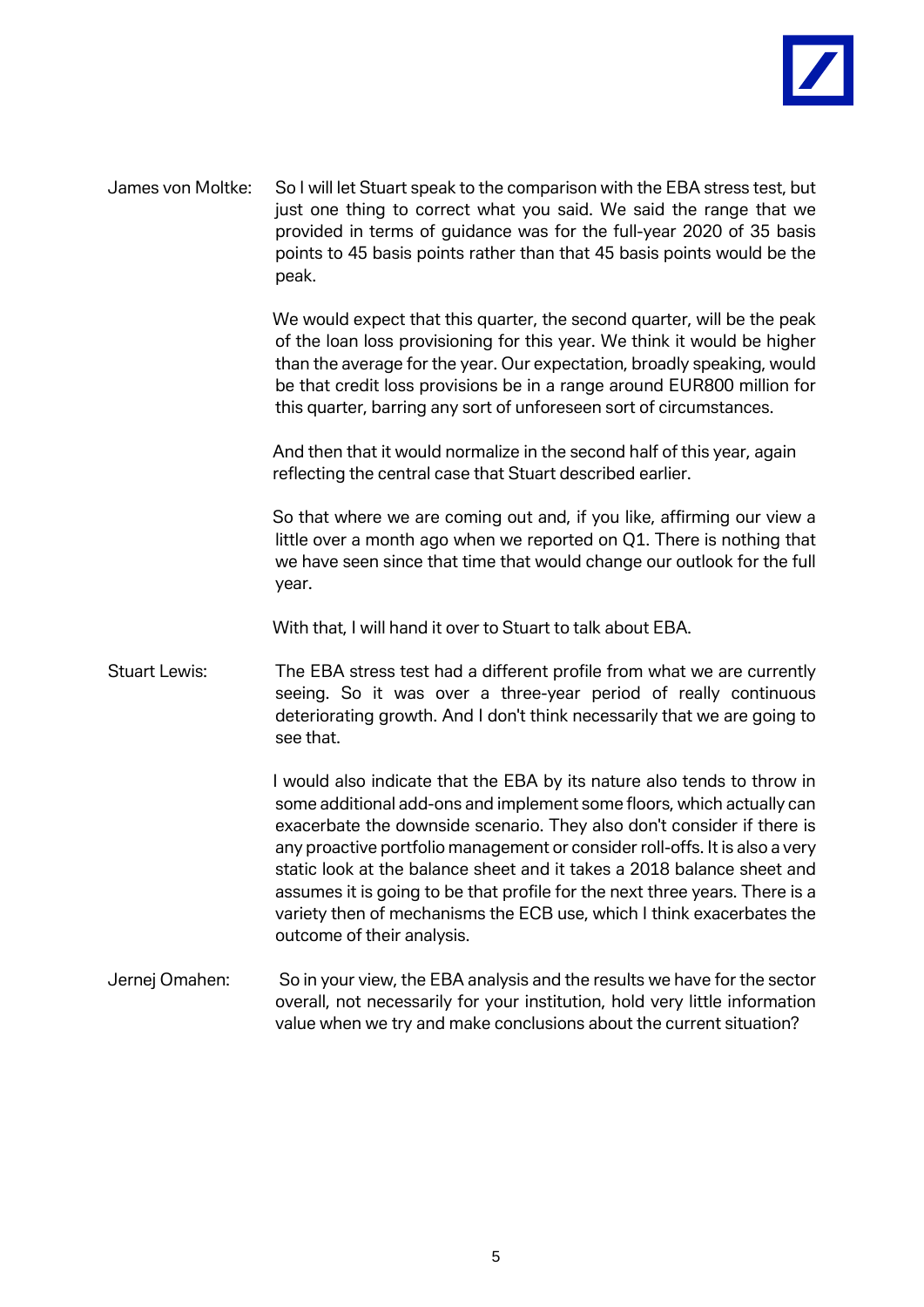

- Stuart Lewis: I think all stress tests, external and internal stress tests help inform somehow. I think the reality is that as an institution, we run stress tests every month to try and figure out what type of scenarios might impact our balance sheet and our Credit Loss Provisions more than others. And this one is, frankly, a scenario, which, given its short sharp shock, as I would describe it, is very different from other stress tests that have been run externally or internally before.
- Jernej Omahen; So one thing is incurring losses; then a different thing is having the ability to absorb those losses, I guess. So we had the first quarter of 2020; I think most investors would argue it's the start of the credit cycle. And this was a quarter with strong revenues as well, despite that the number one and the number two banks in Germany reported a marginal loss for the first quarter.

So in a scenario where revenues were not particularly strong but reflected the average, let's say, of the previous year, this marginal loss would be a more meaningful loss. So I was just wondering -- so I take all of your points on the comparative strength of Deutsche Bank's credit exposures.

But if you are wrong and if the operating environment deteriorates from here by more than Deutsche Bank currently anticipates, James, what is the ability of Deutsche Bank to absorb those losses? And perhaps what are the other mitigants outside of purely operating performance that are available to you?

James von Moltke: Sure. Well, let me start with Q1 and say we had a pretax profit of around EUR200 million in Q1. And if you take out the bank levies or Single Resolution Fund (SRF) contribution that is recognized in the first quarter, that would be about EUR700 million of pretax profit.

> In some ways, it is probably more instructive to look at post-crisis PPNR or pre-provision net revenue became a sort of a metric that people looked at to understand loss absorption capacity from ongoing earnings. In other words, before you got into capital.

> And what was I think gratifying is in the first quarter, that number for the core bank that we report was about EUR1.8 billion. So to my mind, the starting point is that level of profitability, EUR1.8 billion before the SRF and also before the CRU wind-down.

> Now, in our case what is a little unusual is we are going through this restructuring. And so there is a burden on our profitability that comes from the Capital Release Unit (CRU). And so as you point out, the profitability of the Group as a whole doesn't have quite the same loss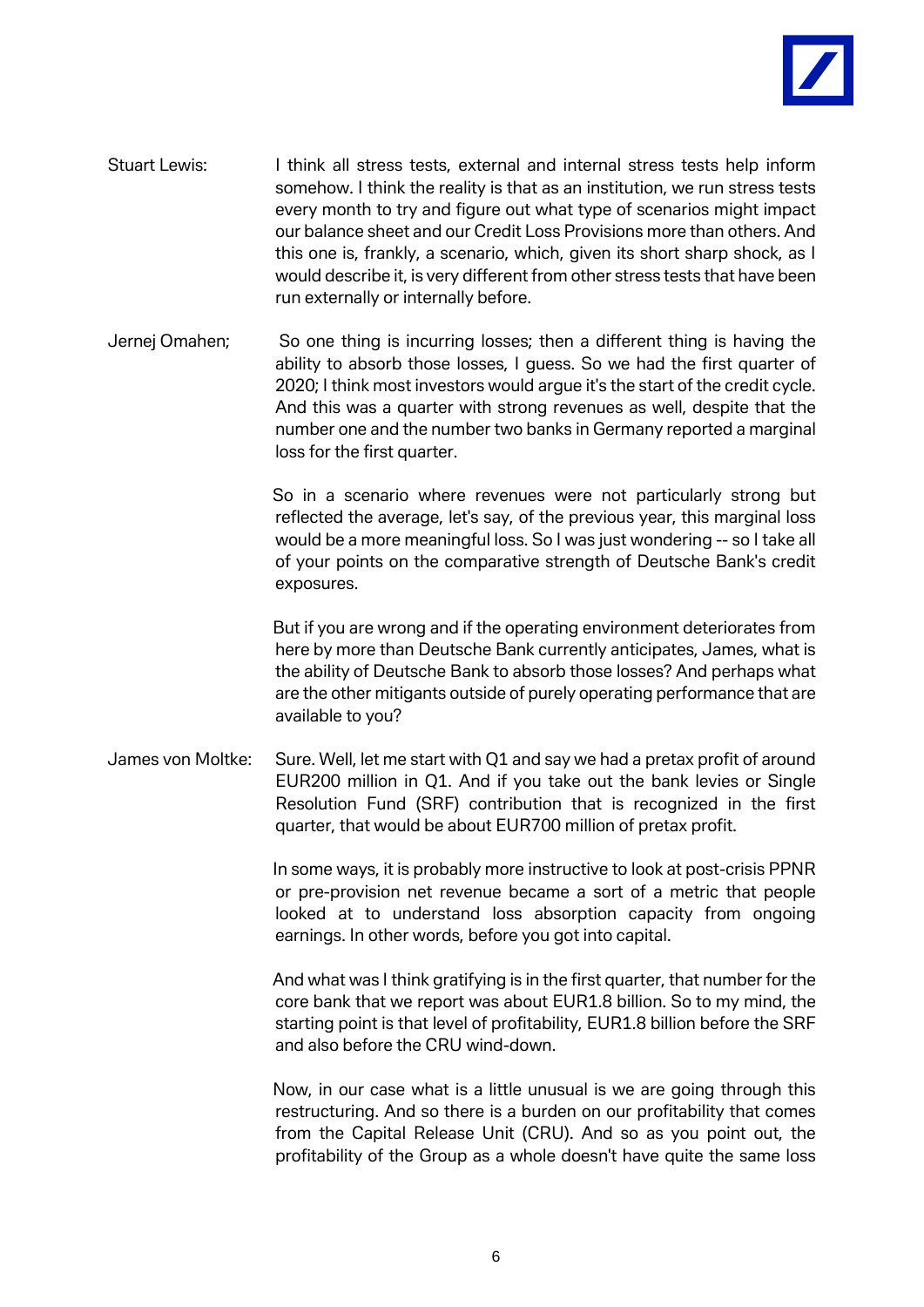

absorption capacity that were it not to be the case that we were running the CRU wind-down.

Frankly, I think the CRU wind-down, though, is helpful as you go forward, both in derisking the Company and then freeing up additional capital as we move forward. So it puts us in line to be much more sustainably profitable, much more resilient over time.

The other thing that is important to note is that as we have gotten to the first quarter of 2020 and now into the second quarter of 2020, we are actually 3 to 3 1/2 quarters through this restructuring. And so if you like, the period of greatest risk, the period of greatest burden coming from the CRU and from the restructuring we are rapidly putting behind us.

Now, as you point out, we are dealing not just with that restructuring but also with the COVID environment, but I think managing through pretty well. We are obviously looking at all levers that we can pull to ensure that our financial performance, our capital isn't unduly burdened by the COVID stress. So seeing where we can offset the impact, for example, on provisioning from the COVID environment and whether that is expenses or other elements of our performance.

So we think a combination of completing the restructuring, relatively robust level of PPNR in the Core Bank, the improvements in sustainable profitability going forward, and as you pointed out at the outset, a conservative loan book, a conservative risk appetite put us in a good position to navigate through this environment.

- Jernej Omahen: So coming back just to one of the subpoints of the previous question. If the operating environment deteriorates from here by more than Deutsche expects, what are the mitigants available to you? So I take the point that restructuring charges are going to roll off and the drag from the restructuring unit is going to be lower. But if there was an incremental shock, so to speak, what are your options?
- James von Moltke: Well, you start with the revenue performance that we have, in fact, had, rather than a sort of downside scenario. And you have seen I think a pretty robust performance in the banking industry, not just in Q1 but into Q2, as parts of the business and not only the investment bank but also other parts of the business have recovered and sustained levels of revenue that are better than one might have feared as we were in March.

I think secondly, as we are doing, we look at every element that we can on the expense side to offset some of the profitability pressure that comes from higher provisioning than we initially expected. We are looking, as Stuart outlined, at ranges of provisioning outcomes. But at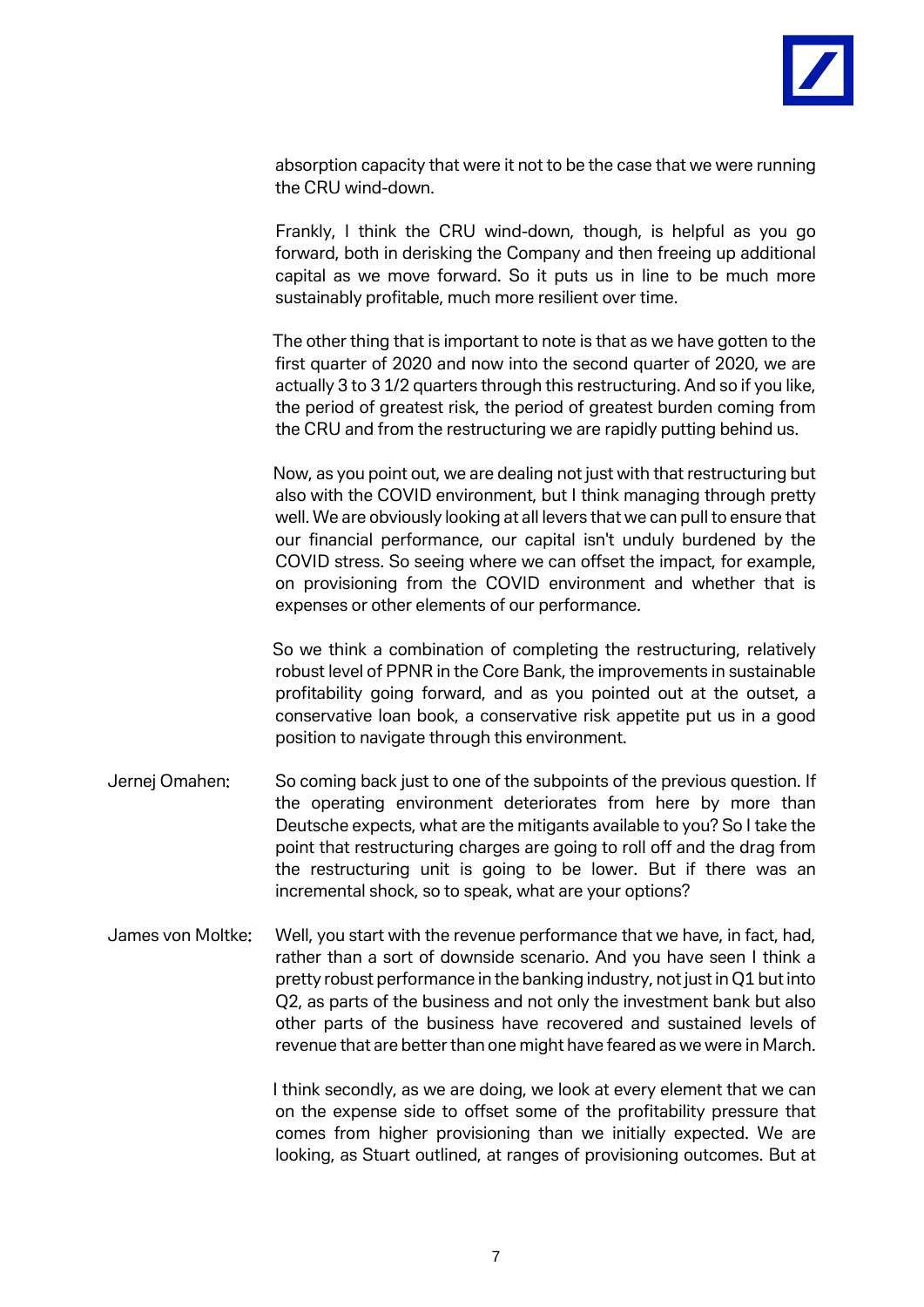

least hitherto, we don't see a downside scenario developing on that front either.

There is a world in which we could potentially slow down the restructuring to preserve profitability and capital, but that is not the world we are in. As we have said at the end of the first quarter, we are continuing to work on the restructuring to progress the many measures that we have put in place. But that is conceivably also a lever that we have to manage through perhaps a deeper crisis than we currently anticipate.

- Jernej Omahen: And James, you've touched on the fact that Deutsche Bank is undergoing a period of deep restructuring. How has the ability to execute on your restructuring plans changed, or how has it altered, given the public health crisis that we are going through?
- James von Moltke: I know that was a concern that investors had in Q1 around the results. I would say first of all, we did announce a moratorium on new sort of communications of involuntary terminations. We thought that was the right decision at the time, but it was a temporary measure about six weeks and we recently announced that we are resuming that.

But in some ways, that hiatus is a small subset of all the things we are doing to restructure the Company. One way to think about it is Fabrizio Campelli, who was appointed late last year as our Chief Transformation Officer, he is now tracking 70 sort of individual initiatives that we are executing on against milestones and delivery plans. And as we look at that portfolio only around 25% of them we think of as being in some way impacted by the constraints that are put on us from the COVID situation, the health crisis that we are in.

So to give you examples, as you have heard us say, we did complete the merger of our retail legal entity into the DBAG parent a couple of weeks ago. We have also did the core banking conversion in Italy, which has been a significant technology investment over the past couple of years which we completed in late May. I think this is evidence of our ability to keep initiatives on track despite those constraints.

So if I put all that together, we are comfortable that we are continuing without any significant interruptions or diversions from the restructuring path that we have been on. And the management team remains very determined to complete this execution.

Jernej Omahen: And when you think about -- so investors are concerned that the government wants to have a say on a number of issues relating to the way banks run themselves. Capital obviously is one; distribution of capital to shareholders is another. What makes you confident that in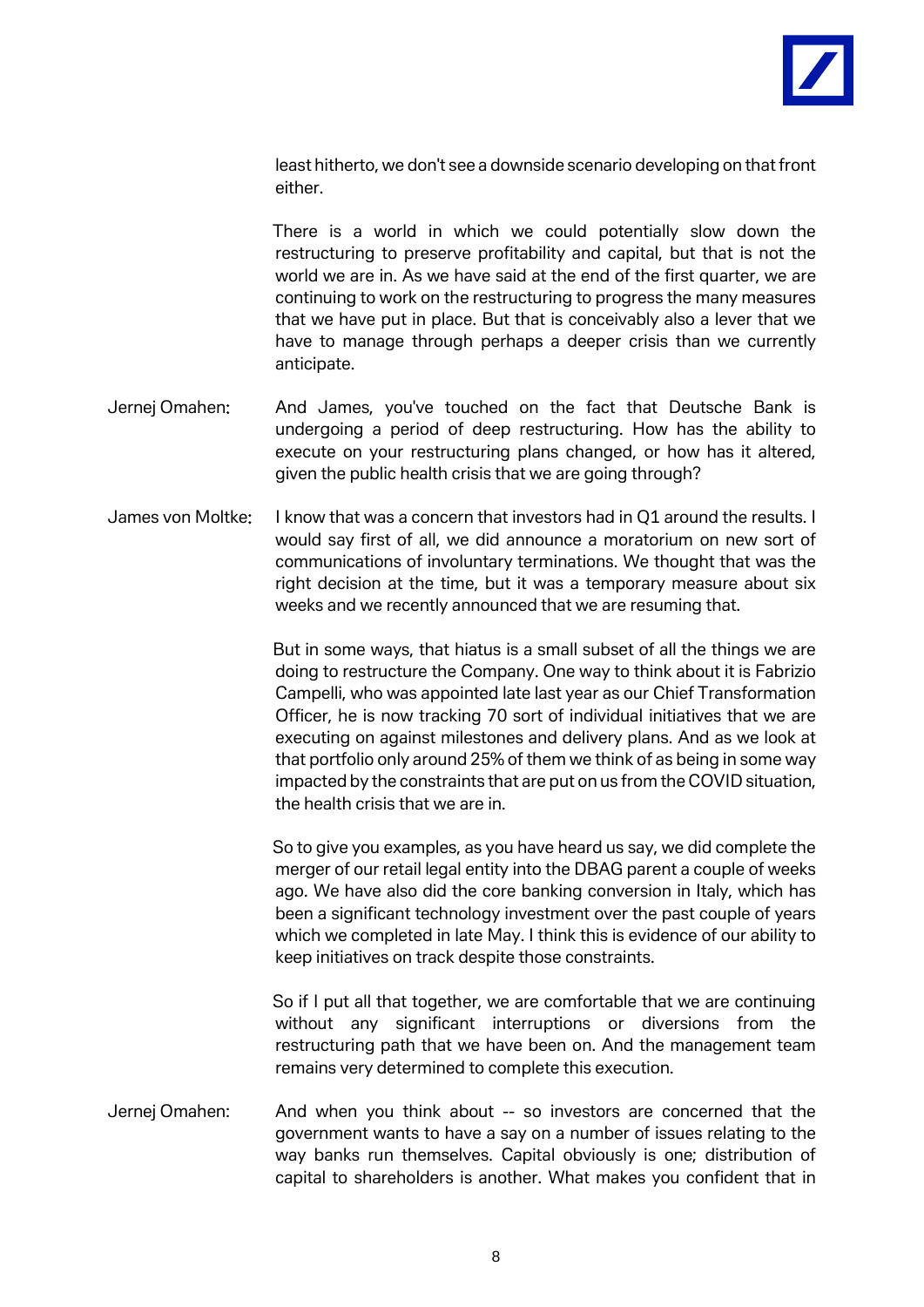

what is very likely to be a spike in unemployment that you will not have political interference in continuing with what is a significant reduction of Deutsche Bank's workforce?

James von Moltke: We have had no indication at all that that is a view the political institutions are taking. I think there is a recognition that banks, broadly defined, not just Deutsche Bank, need to take action to redefine their business models. In fact, if you listen to some of the commentary from within the German regulatory and political environment, there is a recognition that the banks need to reshape their business model. And that is an effort that we are clearly undertaking.

> We naturally need to work on each restructuring measure with our Workers Council representatives. It is a series of negotiations, but we continue to progress those discussions and negotiations. And we are executing today on measures that were defined, negotiated, agreed last year and we are currently negotiating and agreeing the measures that we will execute late this year and into 2021.

> So it is an ongoing process and we don't see really a change in the environment there. There is a recognition that we need to continue moving forward in this restructuring. We are obviously doing it within the social environment that exists in Germany and also globally for our businesses with the appropriate care and attention to the interest of those separating employees. Because we well understand the impact on families of our decisions, but also on the obligation of the management team to execute on our commitments, to hit our milestones on this restructuring, and to achieve what we laid out last July, which is putting the Company on the path to sustainable profitability.

- Jernej Omahen And in your mind, the support of all of your stakeholders, including obviously those represented by the Workers Council, remains in place despite a worsening macro picture?
- James von Moltke: Yes, in the context of every negotiation of this type, which naturally the interests come to the table and seek to find a mutually acceptable conclusion.
- Jernej Omahen: Okay. So let's shift to a more positive topic. So Deutsche Bank has spoken a lot about client re-engagement. Since the initial announcement of the restructuring plan last year, I think we saw more evidence of that than certainly we expected in the first quarter of the year. And I was just wondering whether you see that continuing, what you attribute to it or what you ascribe it to, what you attribute it to. And what we should expect from this client re-engagement front in the future over the course of this year?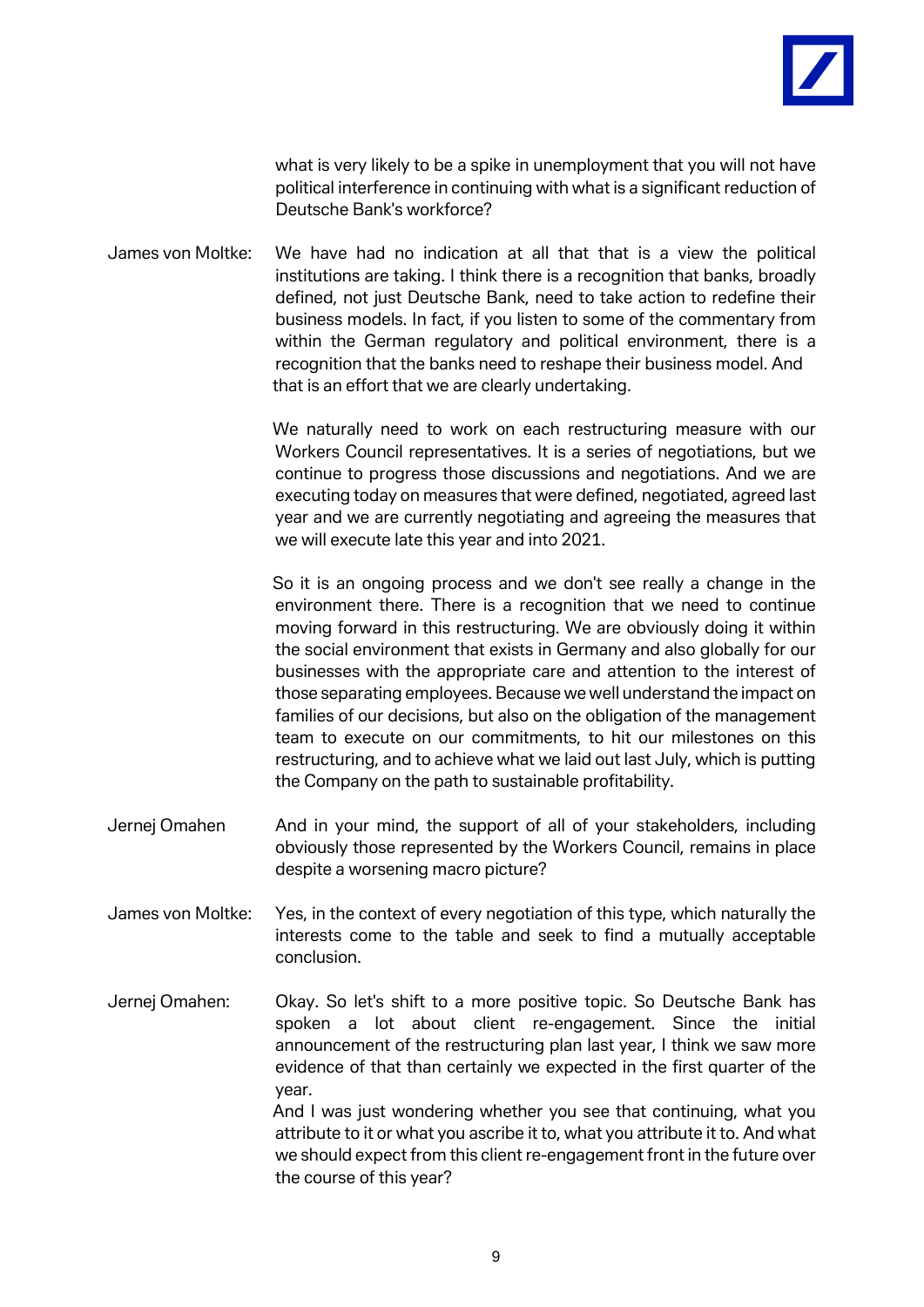

James von Moltke: So yes is the short answer. I can confirm that that client engagement and the metrics that we are looking at around that have remained strong. And in many ways, as we talked about it a little bit a few weeks ago, the crisis has represented an opportunity for us but also for banks as an industry to engage, in some cases reengage, with clients.

> So if I go through the businesses quickly, the Corporate Bank has done an outstanding job supporting our corporate clients and the treasurers through the crisis and now into the post-immediate-crisis period. Whether that is on near-term financing requirement, whether it is on risk and risk hedging. Importantly also in Germany, the access to the government-sponsored lending programs has been a way in which we have clearly supported and engaged our clients. Even in trade finance, we have seen an increase in our revenues from trade finance and the ability to work with clients to find structured solutions to their needs.

> If I moved to the investment bank, as I mentioned earlier, we have seen a good engagement. We at least held market share in areas like FX and emerging markets, including because of this good partnership between the investment bank and the corporate bank and the coverage of model we have today. And we gained share in rates. And that was a development we started to see in the sort of late third and fourth quarter last year. That has continued then into 2020.

> And we have seen a really strong performance in our corporate finance business. We have an origination advisory, where we have regained our position as the leading corporate finance house in Germany, as a leading European and German debt house. And again, a high degree of interaction and engagement with our clients as they manage their companies through this crisis environment, particularly on the financing side, where we have performed very strongly.

> Then both DWS and our private bank have been there to support clients also in this time. In the Private Bank by keeping a greater proportion of our distribution of our branch network open in Germany, a higher degree of engagement on digital channels.

> And with DWS, whether that is being able to support liquidity requirements or investment opportunities in a crisis environment. I think across all of those metrics, very gratifying levels of client engagement, which of course translates into revenues both in Q1 and beyond.

Jernej Omahen: So I recall in the conversation we had this time around last year, it was at our conference in Paris. I mean, at that point in time, it all focused around the level of Deutsche Bank's CDS: the funding costs, the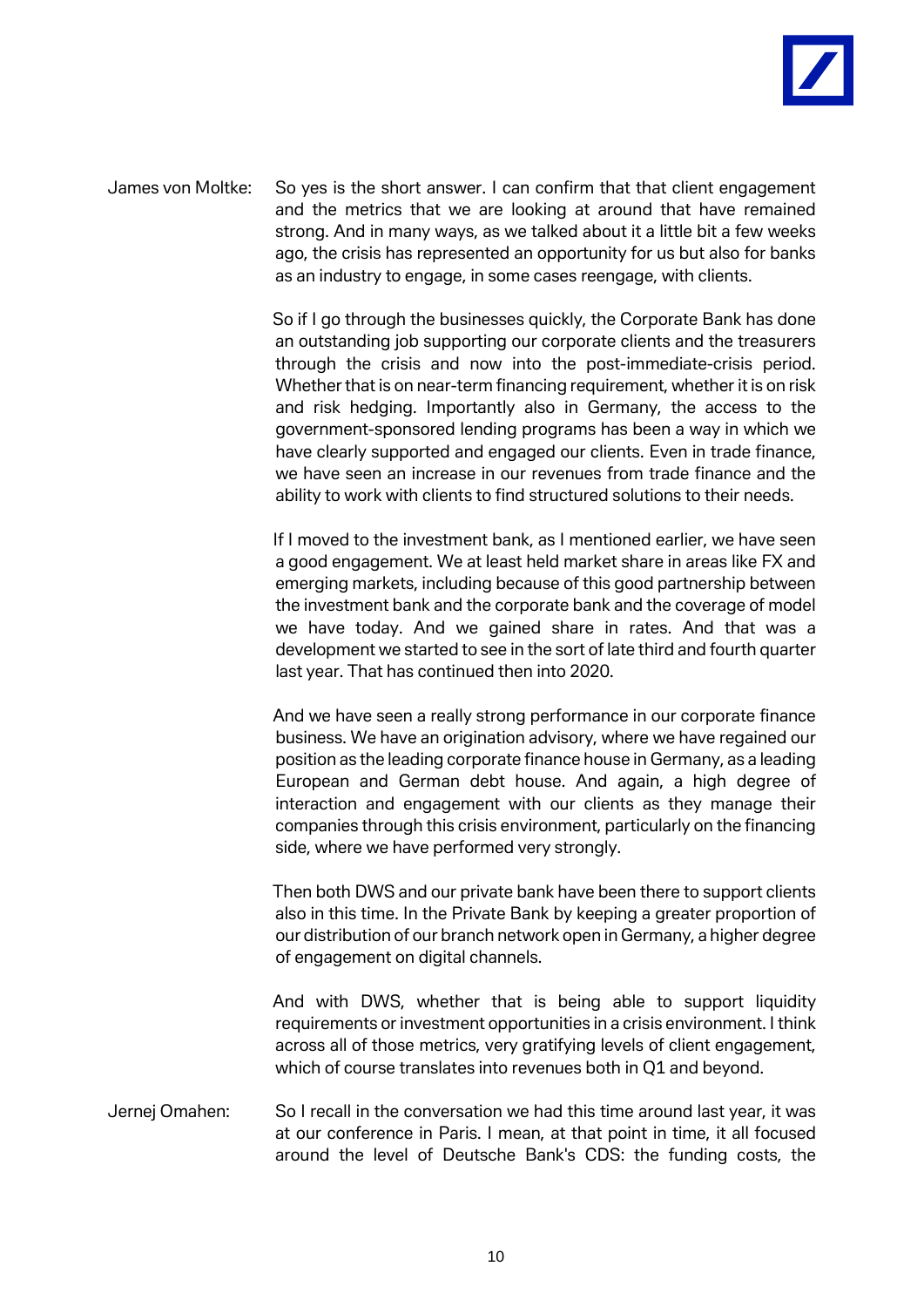

restricted ability to engage with clients because the funding costs was so high.

So I want to give you an opportunity to comment on this from two perspectives. So number one: how important is the fact that funding costs have normalized, if you want, or reduced a substantially in your efforts to reengage with your clients? And then secondly, how should we think about funding cost evolution from here? It used to be the case that Deutsche Bank at the lowest funding cost of any major global bank, let alone any bank in Europe. I think for a brief period of time, Deutsche Bank's CDS dipped below those of the US peers back in March, which was an interesting development. So how do you see that? How important is the lower funding cost for generating new business? Where does it go from here? When is your next credit rating review and what are you expecting from that?

James von Moltke: I remember the conference well. And I think the distance traveled since in the past year has been remarkable. Not to give oneself the scorecard, but I think we have come a long way. I'd say today that the CDS is no longer a barrier to us doing business in the markets part of our Company and that's a pleasing development, obviously.

> Now, we have come much closer to peers over the past 12 months, but frankly, there is still some distance to go. But I would say it is no longer a friction to doing business as it might have been in the second quarter of last year.

> Now, I don't think we have yet gotten to the point where the ongoing improvement in our credit profile has provided the tailwind that we would hope to get over time. So I do think there is opportunity in terms of how clients engage with us, whether cleared or uncleared, the tenor, and what have you. So I do see some additional opportunity, but it's ceased to be a friction.

> I think that on the rating front, we obviously are unhappy with our ratings at BBB-/BAA3 in the senior non-preferred category. It's just really not a place that a global bank should be. And so one of our sort of key objectives over the next several years has been to improve that rating and come more in line with peers.

> Frankly, I think we have demonstrated over time and also in this crisis to date that the balance sheet strength would support a rating higher than our current rating. And the problem that we are working to overcome is the one you addressed earlier, which is sustainable profitability, the preprovision net revenue to provide more resilience, more loss absorption, and we think we are on the right path to achieve that. And so put that more decisively behind us.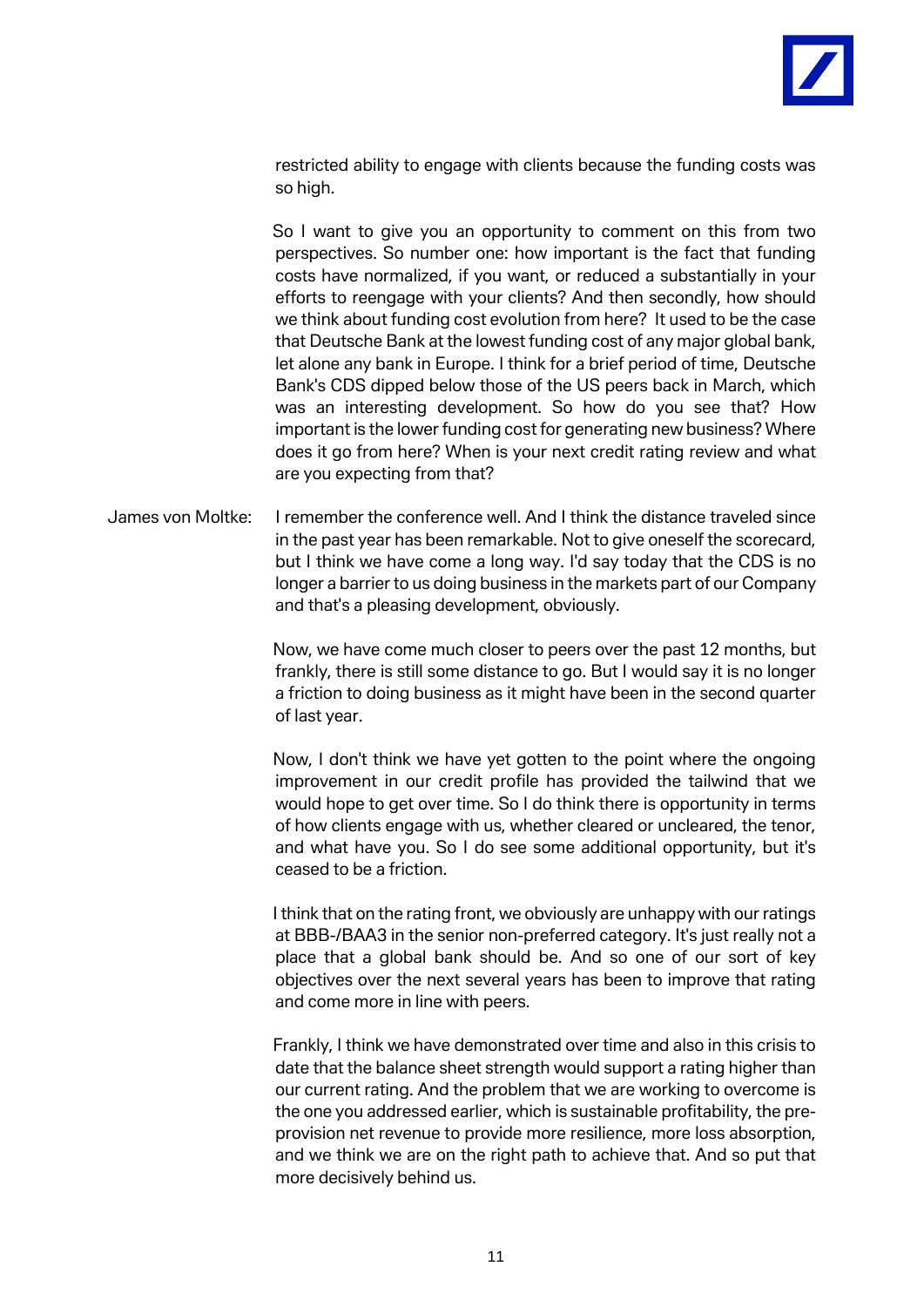

In some ways, building on what Stuart talked about earlier, the crisis, although unwanted for all of us, in a way is an opportunity to prove that resilience earlier than any of us might have wanted. But we do feel that we are very much on the right path to that improvement, but it always takes time with ratings.

Lastly, the funding cost. We have achieved some good funding cost improvements over the past two or three years. Our spreads, as you point out, have come in a little bit; begun to converge with our peers. But also you have heard us talk about more efficiency in the balance sheet. So we have been able to bring down overall the unsecured debt stack and done a number of things around balance sheet usage that is being led by Dixit Joshi in close partnership with the risk organization and our businesses.

So you have seen a decline in our funding costs and we would expect to see more opportunity. But of course, some of the low-hanging fruit has now been picked.

- Jernej Omahen: But certainly no negative surprises as far as you are concerned on the credit review side of things?
- James von Moltke: It's always an evolving dialogue. The rating agencies as a group have now reacted to the crisis environment and come out with their actions and outlook. But they are in some ways all waiting, as we all are, to see how deep and prolonged this crisis is and whether it sort of diverts banks like us from our strategic path. I think once we get through the crisis, once we demonstrate that we won't be diverted from the strategic path, I think we would go back to the path that we hoped we were on and expected to be on of steady improvement in ratings and funding costs over time.
- Jernej Omahen: Let's talk about capital now. So we covered credit and liquidity, but not solvency. So we had European supervisors, in line with what was taking place globally, lower the hurdles for capital for all European banks. Deutsche Bank being no exception. I just want to ask you two questions. Number one: why is it not the right thing to do to lower the capital target that you as a management team are pursuing? So that would be question number one. And question number two: once we get through this crisis, do you expect the changes to capital hurdles to remain? Do you expect the supervisors to tighten the screws again and essentially demand that banks accumulate capital to back to where it was before the crisis?
- James von Moltke: Let me start –by building on my answer to the question about ratings. It's an important reason why we are not going to change our capital target of operating ideally at or above 12.5%. Because I think while we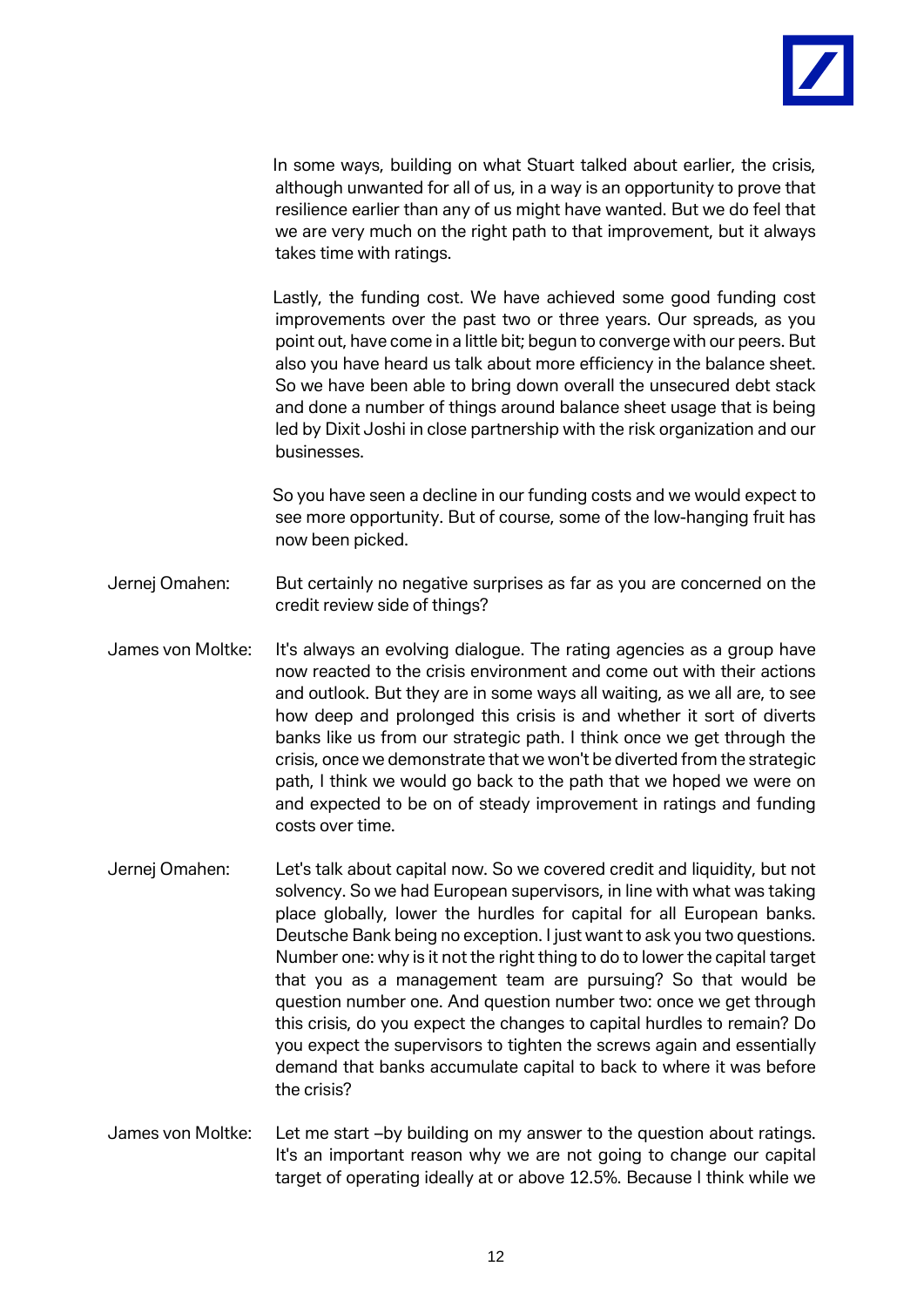

are going through this restructuring, it remains the appropriate and prudent thing to do to stay at that level and have an idiosyncratically strong balance sheet position.

And so that has been a decision that we made and Stuart and I have worked closely on. We did announce in late April that relative to our earlier targets of at least 12.5%, the current environment might drive us temporarily and modestly below that 12.5% level. But that hasn't changed our medium-term targeting. We thought it was the right decision, but also the right to give ourselves a little bit more flexibility, but also the right decision to preserve our ratio target.

If I go then to the greater leeway that has been offered to the banks, I would say a couple things. One is I think the ability to use buffers is obviously useful. But as I say, our ratings and the market confidence is critical for us and so we are neither inclined to use that nor frankly based on what we see in our capital planning is that necessary.

As we pointed out, we think a fair amount of the COVID-related impacts on capital will be temporary. Whether that is related to drawdowns on liquidity facilities, Prudent Valuation increases, market risk, RWA increases as examples, over time those things should wash back out of our capital calculation and that capital will be restored.

We told the market that that was about 40 basis points in Q1. We expect to see maybe 20 basis points to 30 basis points additionally in Q2 and then that amount of capital probably come back into our ratio over time. Much as, by the way, Q2 is the peak of our provisioning expectations, we also expect it to be the trough of our capital.

Going to the broader question about regulatory actions, we see most of those actions frankly as being changes in timing. So I think useful to give the industry more breathing room, whether that is on capital impacts that we expected that had been built into our previous capital planning. The Targeted Review of Internal Models, or TRIM is a good example of that. The delay in Basel III final framework implementation is another good example, potentially bringing forward the treatment of software intangibles.

All of those things are good things in terms of breathing room. But we see them more to be changing the timing of the path that we have been on rather than a substantive change in the level or, as we said, our targeting.

Stuart Lewis: Yes, completely agree.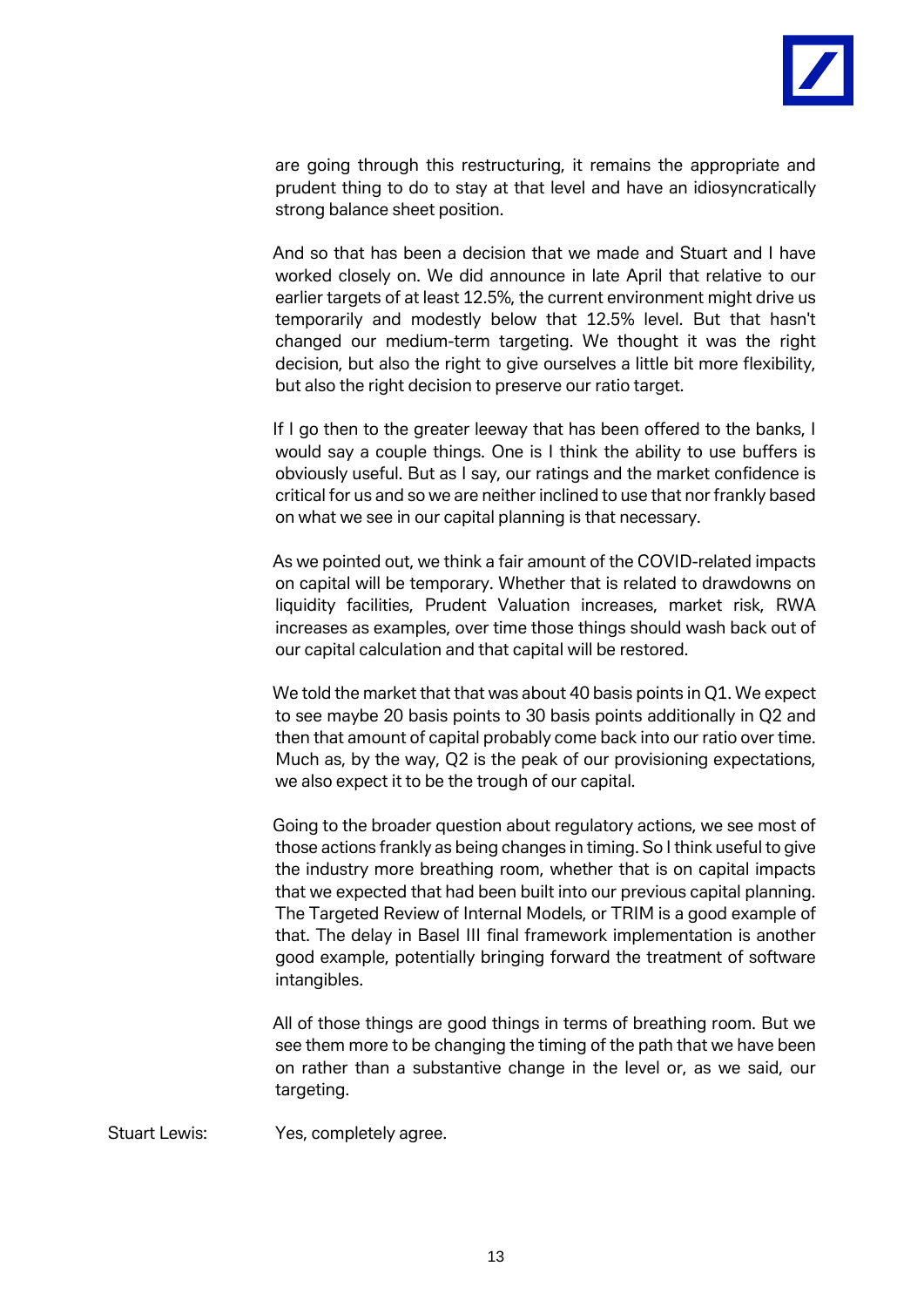

- Jernej Omahen: Fair enough. Okay, let's change tack for the one last time. So at the time of the Deutsche Bank's AGM, Christian made a statement which was very interesting. But obviously what jumped out is his expectation. I think he referred to it as an inevitability of an M&A wave in European banking. Can you add some color to that statement? I mean, did he mean Germany, did he mean cross-border? How imminent is it, and most notably, why is it inevitable?
- James von Moltke: I think we have been pretty consistent in our feelings and communication on this for a while, including, incidentally, that we felt we had – what we refer to it as our homework - to do. There has been a lot of work that we have needed to do in putting Deutsche Bank in the right place and on the right path.

Whether sustainable profitability, as we talked about; whether it's the control investments, the regulatory remediation, the technology investments that we have been making. But all of those things I think have been improving our position, both in absolute and also relative terms.

So there is homework to do and we are hard at work doing that. But equally, I think the overall dynamic in the world around, for example, scale in banking, the need to spread investments over a larger business. Frankly, the relatively fragmented nature of European banking across the region and certainly even looking at the EU 27 going forward, it's a fragmented banking sector on a relative basis that will have a hard time getting the economies of scale on the same level as has been achieved in the US, absent some consolidations.

It is always hard to predict though. So I don't want to overstep in terms of our expectation. It is always hard to predict when that will happen and what form, whether it will be domestic principally or cross-border principally. But the industrial rationale is there and at some point I think we will go there. For now, we are very focused on completing that homework and putting ourselves in the strongest possible position to participate in that when the time comes.

Jernej Omahen: I guess the reason why investors struggle a little bit with labeling the consolidation as inevitable is because, I mean, for a lack of better example, Deutsche Bank examined the scope to merge with one of your large competitors domestically last year. You have come to the conclusion at that point that that didn't make sense. And when investors think about M&A in banking and they say, well, if the number one and two bank in a large country can't find sufficient synergies to make the financials work, what kind of M&A would make sense? So I guess that would be my question number one. What gives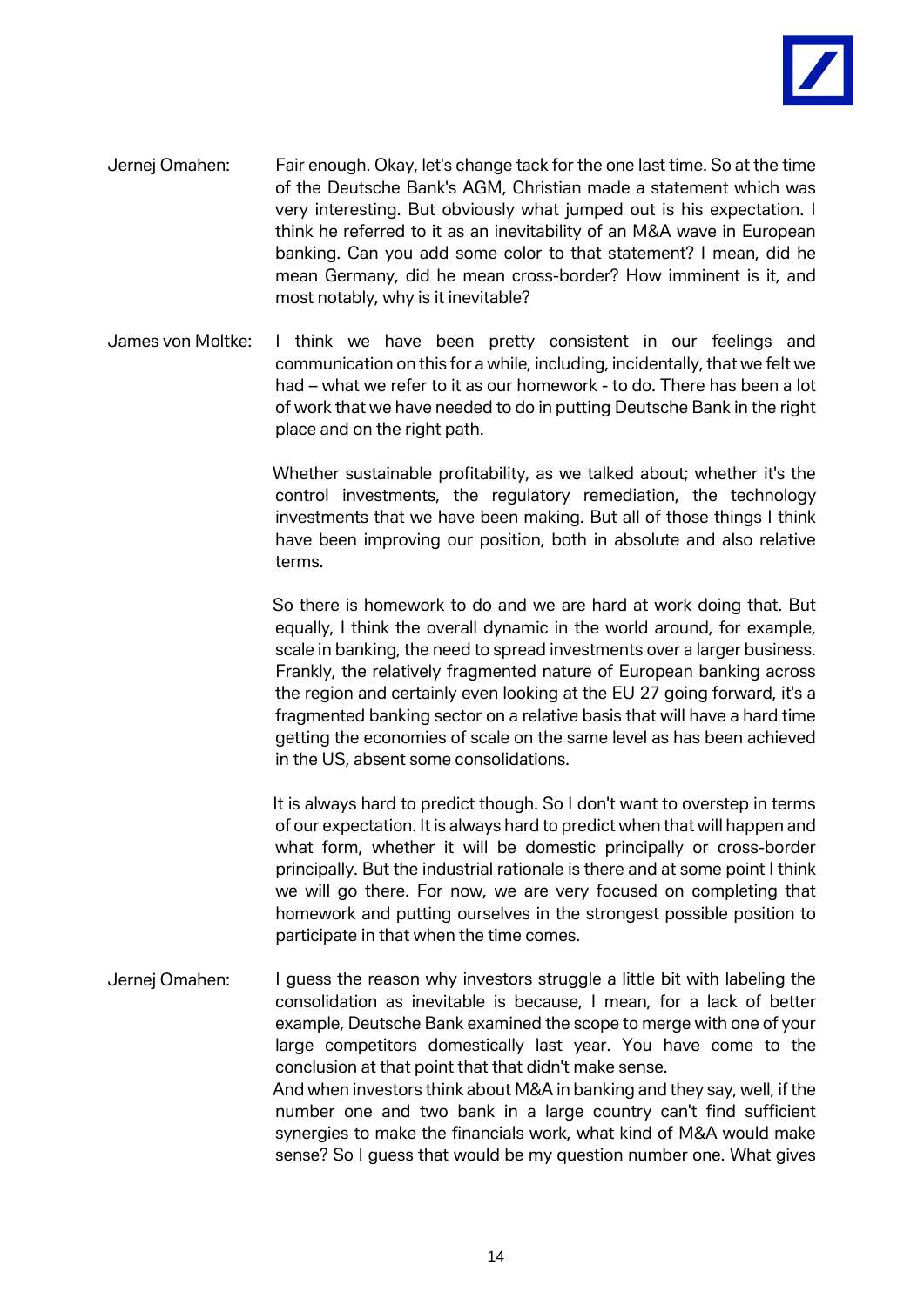

you the confidence that those synergies can be found and can justify transactions?

And then secondly, I don't think Deutsche is that the only bank that attempted and abandoned -- or considered, rather -- and abandoned an M&A scenario domestically. There's some other examples as well. Do you think that those domestic mergers could be revisited in the current environment?

James von Moltke: We did the work last year to examine a domestic merger and decided that a combination of execution risks, execution costs, synergy potential, and some of the strategic implications of focusing on one thing rather than the restructuring plan that we ultimately announced were the wrong decisions for the Company. And I think the passage of time and the execution over the past three or four quarters has demonstrated that those decisions were the right decisions.

> I don't think it necessarily pertains to any combination or every individual domestic market around Europe. But again this crisis has been interesting in demonstrating the banking business, as we all know, is going through a significant evolution. Whether that is the use of technology, what it means to have distribution in one market versus over a broader geography, how you think about brands, how you think about the investment in risk capabilities. All of those things are in some degree a flux.

> I do think there is a significant amount of synergy potential that comes from removing duplicative infrastructure around a lot of those what you think of as the corporate infrastructure rather than looking only at the branch-based or the distribution side of the equation. But everything is going to evolve and be I think quite idiosyncratic to individual combinations over time. Again, without wanting to emphasize too much either the timing or the nature of it, but to give you a little bit of color of how at least I think about domestic versus cross-border and why there may be significant synergy potential in cross-border as well.

Jernej Omahen: Okay. I think -- so James, we have done 40, 45-odd minutes, but let us try and squeeze in a few questions on the German domestic market because I know that you have a view there that you have talked about for a long time. So let me ask the question this way.

> James, so finally on German banking, I think that the profitability profile of German banking remains the lowest amongst the large European banking markets. You have long been of a view even before this public health crisis that that is changing, that you have seen altered behavior by your domestic competitors to some extent forced through by the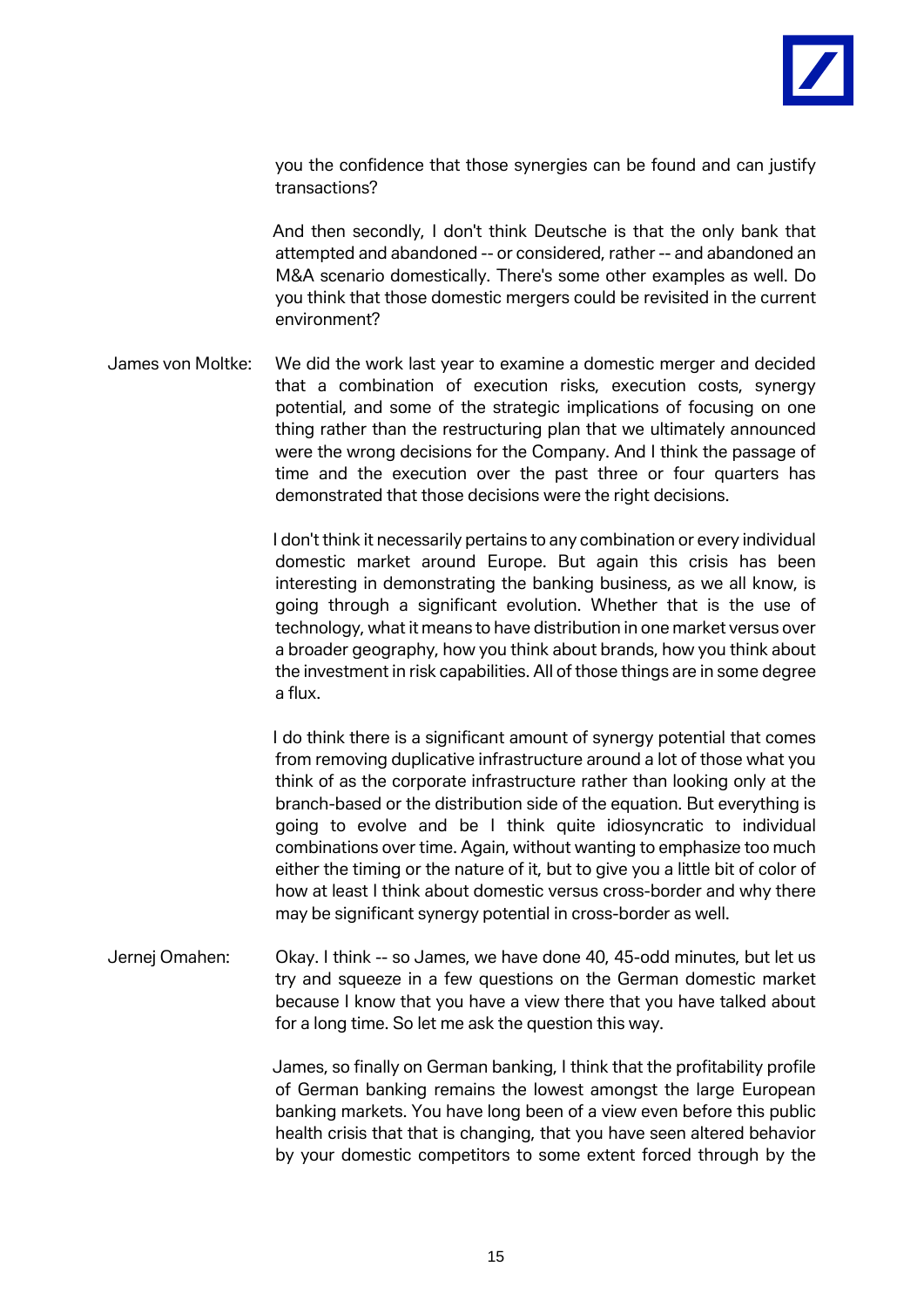

negative interest rate policy of the ECB, which is impacting these institutions particularly hard.

You can have market share concentration through M&A; you can have market share concentration simply by outcompeting your domestic peers when you originate new business. And I wanted to ask you, is this front book market share concentration, in your mind, is it still happening? What is the shape of your domestic competitors? And after hearing the German banking is just on the cusp of changing for so many years, is this time really different in your view?

James von Moltke: Let me start with the scale we have in the domestic market. With 19 million retail customers, we are the largest single bank in the domestic market. DWS is the leading retail asset manager in Germany. Our Corporate Bank is extremely strong on the ground, serving not just large corporates but also middle-market and small corporations.

> So we think we are at a point where we do have scale in Germany, but there is a lot of work to do to enhance the profitability of that German franchise, and in particular in retail. You will recall that in the Investor Deep Dive we had in December, the lion's share of the improvement in profitability in the Private Bank in Germany was an expense play. So we are not banking on significant growth in the franchise or an increased improvement in the lending spreads, but feel like -- again, going to this homework idea, we can do a lot to improve the profitability of our domestic retail franchise off our own bat.

> Does the crisis represent an opportunity competitively? I think perhaps. I would say it is early days to really make a judgment of that. But I think a combination of the crisis, of changes in regulation, and the narrow, very long low or negative interest rate environment will obviously force change in the sector.

> I wouldn't want to get out ahead of how soon and how quickly that will have an impact. Again, I think we got to focus on maximizing our opportunity set. And if there is a change in the competitive landscape, that would be upside to our sort of base case planning.

Jernej Omahen: Okay. James and Stuart, I think we have come to the end of this conversation. I certainly enjoyed it. I think that our investors will find it interesting as well. I would like to thank both of you again for joining us, for making the time. And I'm certainly looking forward to speaking to both of you soon. Thanks very much.